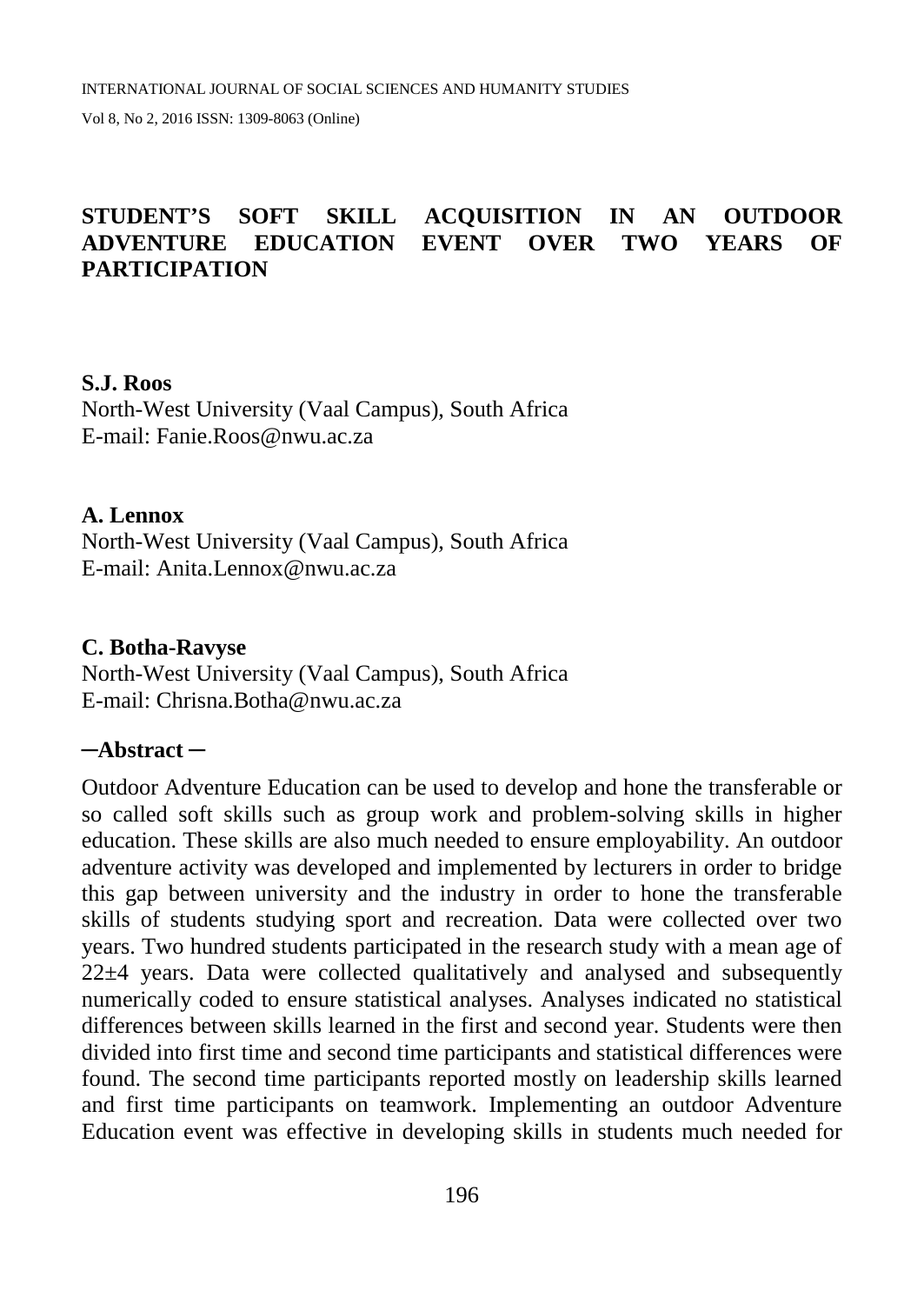success in higher education as well as becoming well-rounded individuals whom possess all the qualities for rewarding employment.

**Key Words:** *Students, soft skills, adventure education, OAE, recreation*

## **JEL Classification: I23**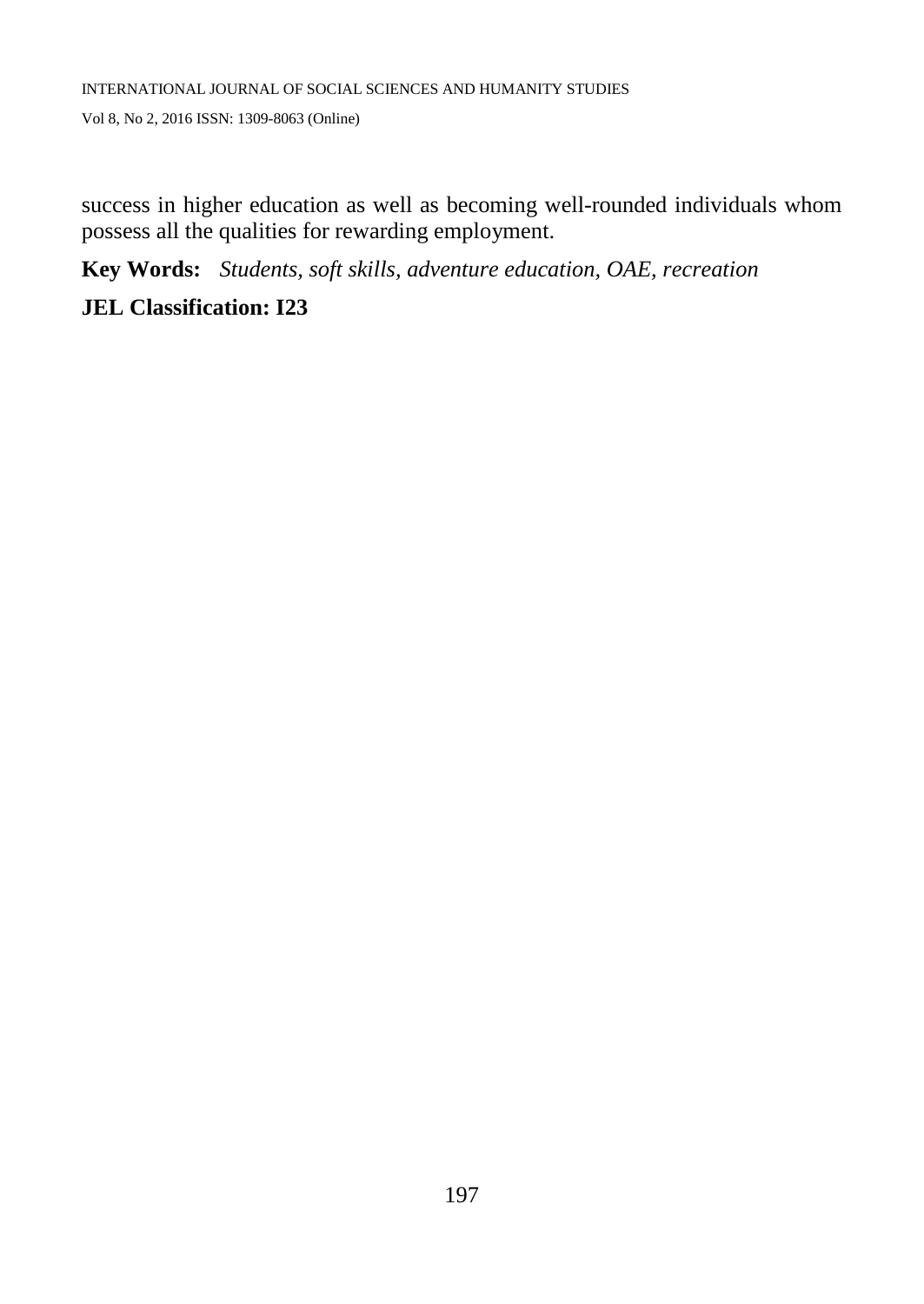#### **1. INTRODUCTION**

Traditionally recreation in South Africa has been treated as secondary to other professions and was mainly immersed under the authority of public parks and, more recently, sport (Young, 2015). Currently recreation is governed by the national body of Sport and Recreation South-Africa (SRSA). The National Plan for Sport and Recreation identified recreation as a strategic objective to improve the health and well-being of the nation (SRSA, 2012). This objective further aligns with the National Development Plan 2030 to increase physical activity among citizens. This implies that Higher Education Institutions (HEIs) that offer this qualification play an important role in the development of these students.

In the past a bachelor's degree from an accredited university, along with some practical experience, were considered a graduate's ticket to gainful employment in the field of sport and recreation (McEvoy & Buller, 1990) and in the light of the strategic goal of the National Sport and Recreation Plan an opportunity for each new graduate. However, the latest thoughts on the value of a college degree have suggested that this is no longer the case (D'Eloia & Fulthorp, 2016) These days graduate employers are looking beyond a degree and job demand, they require of candidates to possess various characteristics and skills, many of which are not directly addressed by university degree programmes (D'Eloia & Fulthorp, 2016). These are skills that develop over time and are perceived as manageable. This includes group work, problem-solving, task management and leadership (Collins, Sibthorp, & Gookin, 2016; Prichard, Bizo, & Stratford, 2006a)

At some international universities Adventure Education (AE) courses are being offered with the aim of developing these skills (Cooley, 2015; Cooley, Burns, & Cumming, 2015). Adventure Education refers to an activity or a series of activities with specific learning themes for the participants to learn through the process as well as the reflection sessions. It is supposed to allow them to think and reflect on the lessons learned in the activities and use them in the practices of everyday life (Ewert & Sibthorp, 2014). The activities used are usually varied, such as games, arts, sports, music or rock climbing. The Adventure Education practices are mostly rope-based or team-building activities that develop participant's cognitive abilities or thinking skills, as well as life-long learning themes such as leadership, communication, problem-solving, cooperation, interpersonal interactions, etc. (Chang, 2005). These skills are vital to the successful learning experience of students and can contribute much to their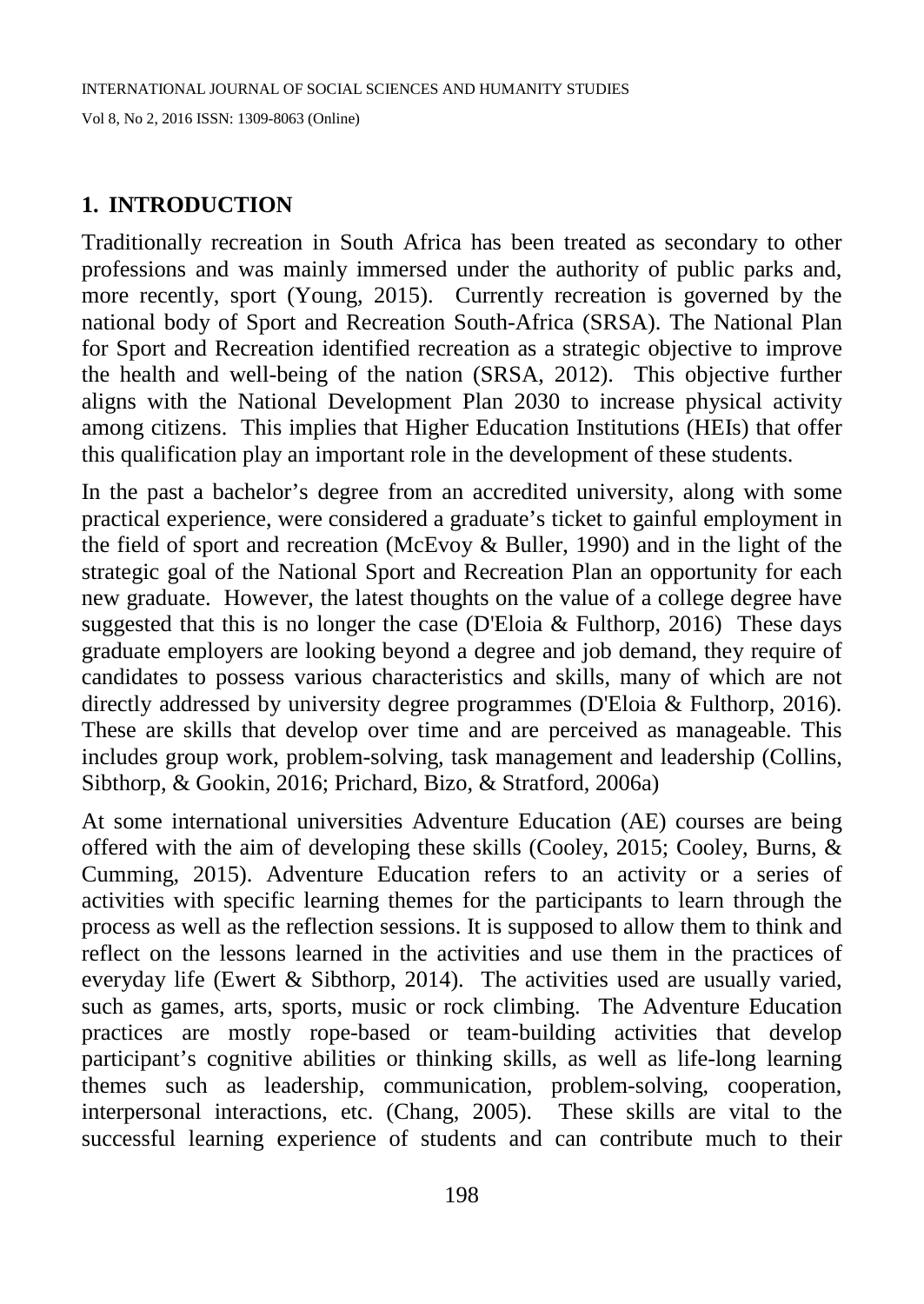effectiveness in working on group assignments (Germaine, Richards, Koeller, & Schubert-Irastorza, 2016; Prichard et al., 2006a). The successful implementation of these skills in a group setting is one that is high in demand by employers (Robles, 2012).

These strategies that have been implemented by Adventure Education practices relate and is inherently part of what recreation students should be doing as part of their job for companies and other clients; develop an Adventure Education programme that will address the development of these skills. However, they seldom get the opportunity to experience an adventure programme by taking part in such a programme themselves instead of being taught theoretically how to implement such a programme in a classroom setting. In an effort to bridge the gap between university and the industry, lecturers decided to develop an adventure race designed to instil these skills gained by participating in such a purposeful Adventure Education event. Furthermore it was used as exam preparation.

# **2 METHODOLOGY**

### **2.1 Research design**

A qualitative observational study design was followed where the statistical analysis of the study comprises qualitative and quantitative aspects (Leech  $\&$ Onwuegbuzie, 2009).

### **2.2 Research setting**

The Ama-zing Race: Academic Maintenance Aid with Zing (Fun) was developed for students to assist them with the development of some life skills such as communication, leadership, teamwork and problem-solving, with a secondary purpose of preparation for the exam. This event was hosted on campus at a university in Gauteng. Data from 2014 and 2015 were included in this study in order to determine if the skills learned by the students would change over time.

### **2.3 Study population**

A total of 173 undergraduate sport students participated in the Ama-zing race with a mean age of 22±4 years. Only 99 students completed the questionnaire in 2014 and 101 students in 2015. Participants are full-time students in a sport science or sport and recreation curriculum. They are both first year and senior students,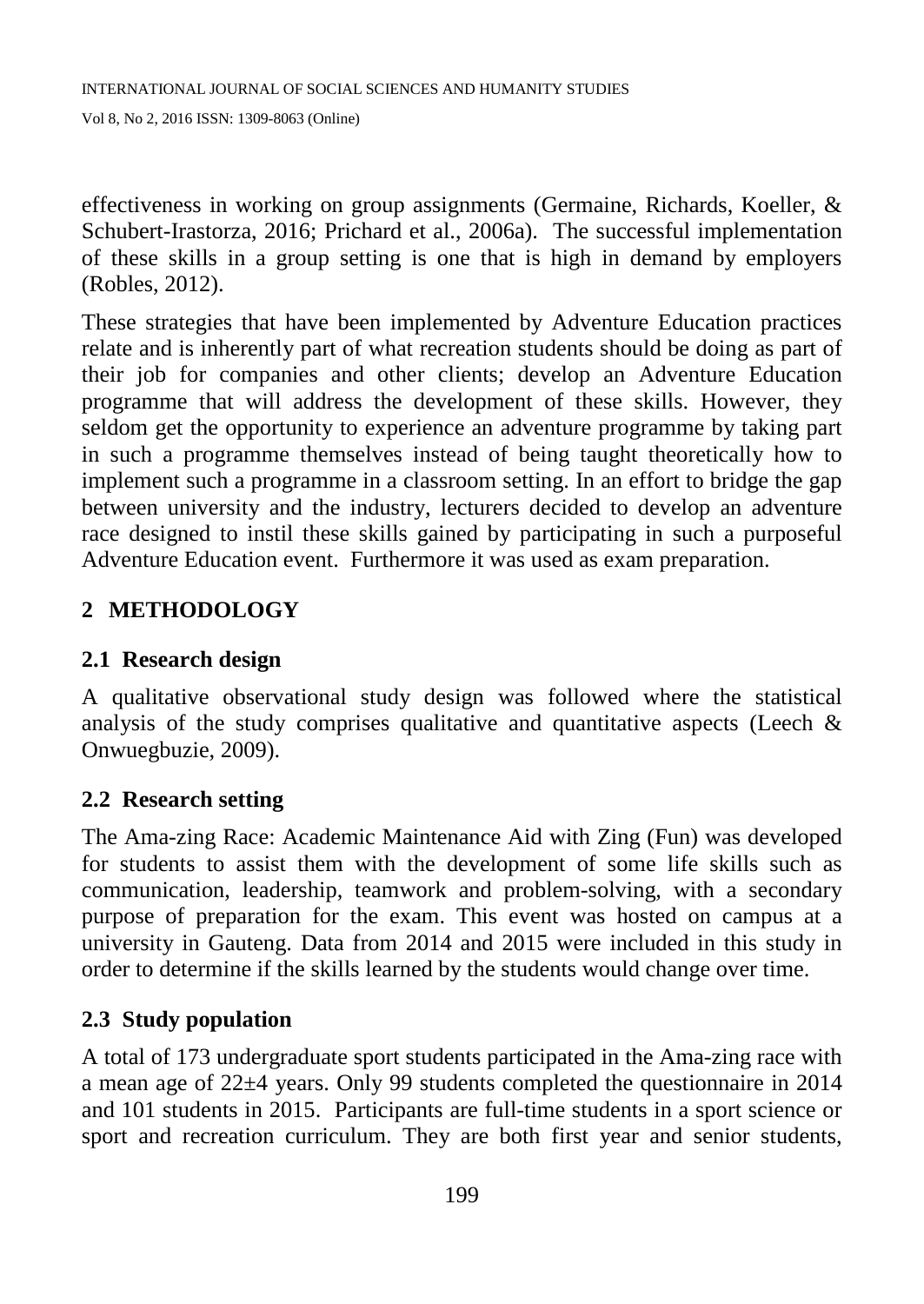therefore some participated for the first time in 2014, but a second time around in 2015 and subsequently there was a new group participating in 2015.

### **2.4 Ama-zing Race structure**

Sport students divided into groups of no more than five team members according to their year group and enrolled course. After the rules of the event were explained, all teams started the race from the same starting place on campus. The teams had to complete ten stations with activities that were spread across the campus and teams received clues as to where the next station would be. The completion of a station included answering questions related to the specific curriculum modules as well as general questions related to the university and campus. Questions were multiple choice questions or true or false type questions. These questions had to be answered correctly, before being allowed to do the physical activity and receive a clue for the next station. The questions used in the activity did not form part of the study but were included in the completion of the task and aided in exam preparation. Each physical activity included cognitive activities and games that had a specific skill or outcome associated with the activity. The outcomes of these activities were teamwork, communication, confidence, leadership, cognitive development and motor skill development, respectively.

In 2014 the questions and clues were given in hard copy while in 2015 the clues and module related questions were given on a tablet at each station. In 2014 teams alternated between stations of five physical activities and five module related and campus information questions. Physical activities included slingshot shooting, dribbling a soccer ball with a weight on a rope tied around the waist and inflatable obstacle course. In 2015 teams alternated between twelve physical activities and twelve module related questions. The physical activities included golf activities, building a boat, relay, building tents and target shooting. Teams had to walk or run to their next station across campus and teams that arrived first would receive the questions or physical task first, giving them an advantage in completing and advancing to the next station.

### **2.5 Measurement instrument and data collection procedures**

Data collection were performed by means of a self-administered qualitative questionnaire. They were asked to report on the skills that they used on the day as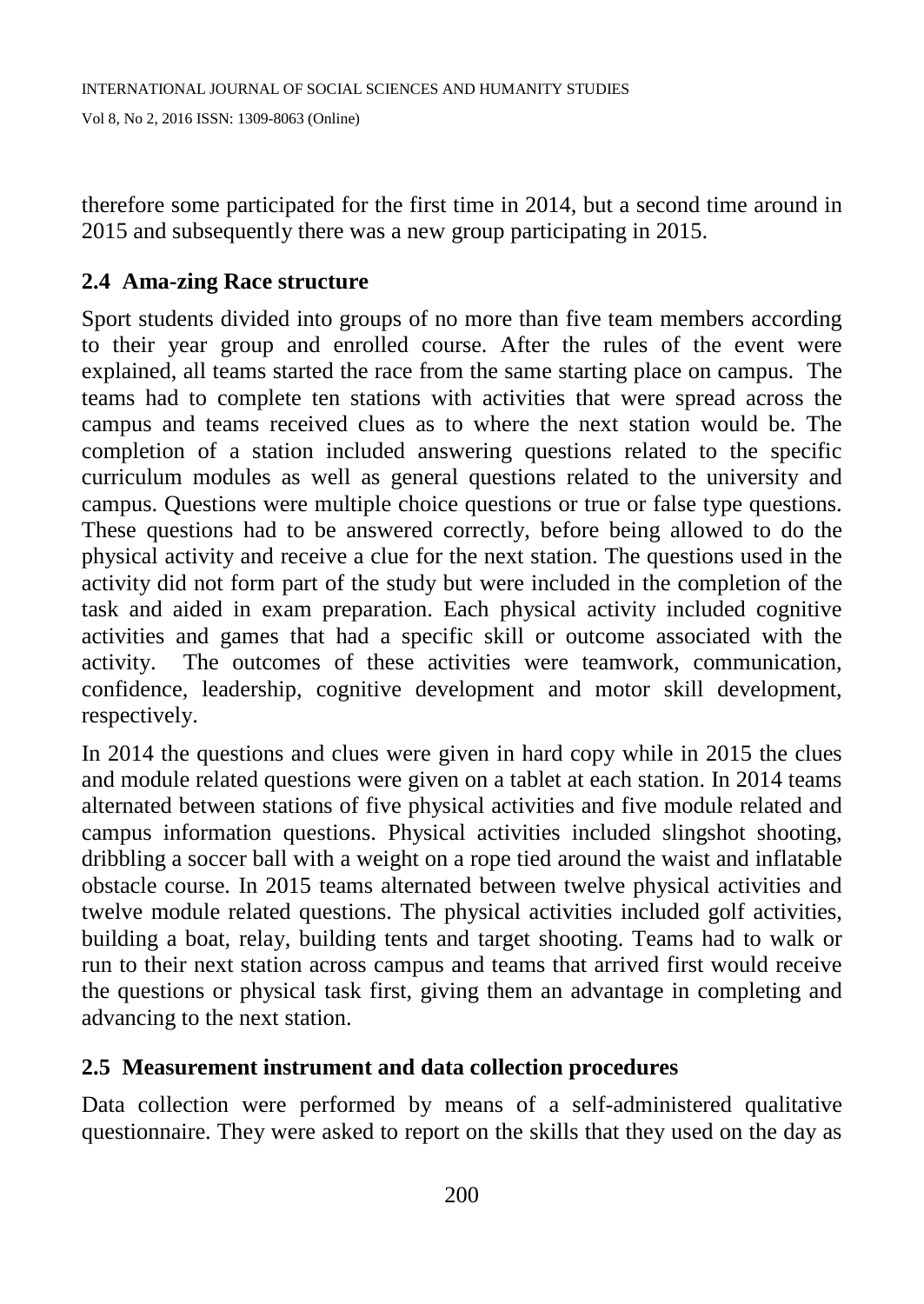well as the skills that they developed. Questions were also asked regarding how they think these skills were developed and their experience of the Ama-zing Race. In 2015 further questions were asked about whether they thought that they learned new skills for those that participated a second time and if so what they were and why they think these were new skills learned. The questionnaires were distributed just after completion of the Ama-zing Race and students had ample time to reflect on the questions and their experience.

### **2.6 Ethical issues**

Ethical clearance for the study was granted by the Ethical Committee for Social Sciences of the related university. The students signed an informed consent form. They were informed regarding the experiment and their participation were voluntary and anonymous. Seeing as some physical activity participation was included in the study students' safety were ensured by each station being checked according to the regulatory safety for outdoor events act and trained first aiders were on standby at various points on the campus.

### **2.7 Statistical analyses**

Roos, Van den Berg, Lennox, and Els (2016) identified the skills learned in 2014, these skills were analysed and grouped by means of ATLAS ti. These various skills were; communication, leadership, cognitive skill, teamwork, management, physical skill, activity related skill and social skills. The same groups of skills as identified by Roos et al. (2016) were used in 2015. They were also analysed making use of ATLAS ti but for the purpose of this study each one of these skills were given a numerical code in order to allow for statistical analyses.

Statistical analyses were performed using SPSS, Version 22 (SPSS, Chicago, IL, USA). Frequency counts were done to determine the amount of students that reported a specific skill. In order to determine if any new skills were learned from the one year to the next, chi square tests were done across groups as well as for each set of groups.

## **2. RESULTS**

Table 1 illustrates the skills developed and used as reported by students during 2014 and 2015.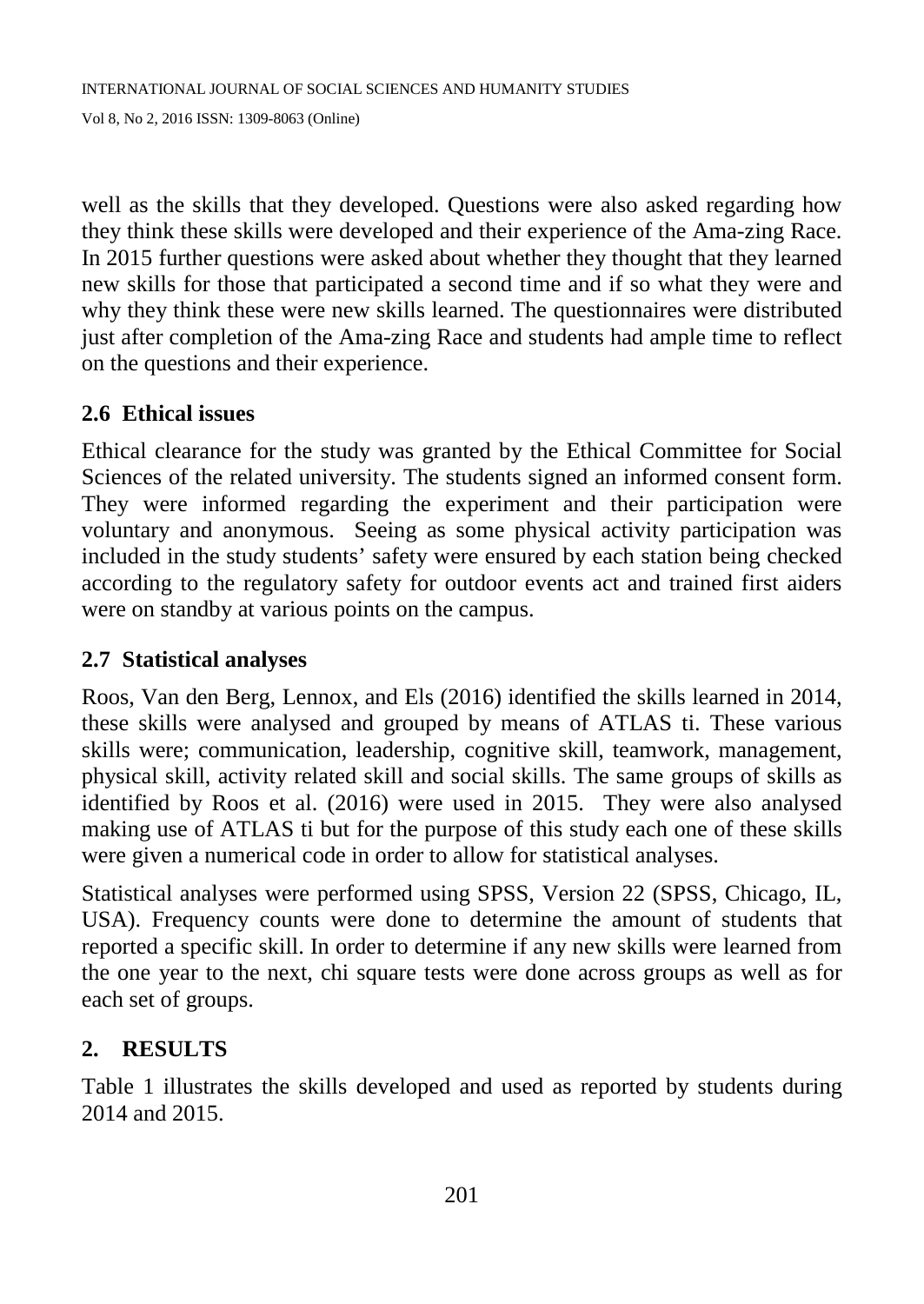|               | <b>First time</b><br>participation<br>(2014) | <b>First time</b><br>participation<br>(2015) | <b>Second time</b><br>participation<br>(2015) | <b>TOTAL</b> |
|---------------|----------------------------------------------|----------------------------------------------|-----------------------------------------------|--------------|
| Communication | 24                                           | 35                                           | $\overline{2}$                                | 61           |
| Leadership    | 6                                            | 6                                            | 27                                            | 39           |
| Cognitive     | 15                                           | 19                                           | 6                                             | 40           |
| Teamwork      | 24                                           | 59                                           | 11                                            | 94           |
| Physical      | 22                                           | 24                                           | 2                                             | 48           |
| Management    | 9                                            | 9                                            | $\mathfrak{D}$                                | 20           |
| Activity      | 13                                           | 21                                           | 3                                             | 37           |
| Social        | 20                                           | 35                                           | 3                                             | 58           |
| <b>TOTAL</b>  | 133                                          | 208                                          | 56                                            | 397          |

|  |  |  | Table 1: Frequency table of skills reported over the two years. |  |  |
|--|--|--|-----------------------------------------------------------------|--|--|
|--|--|--|-----------------------------------------------------------------|--|--|

When the first chi square test was done across groups it was determined that the two sets of skills do not statistically differ (p=0.409) across the two year groups (i.e. the same skill sets were learned). In 2014 the students who participated for the first time in this event reported that teamwork and communication are the skills that were learned, the same were reported in 2015 but this year group also reported that social skills were learned.

However, when the groups were divided into participants whom participated for the first time in 2014 and a second time in 2015, a statistical difference was found  $(p<0.001)$ . This implies that different skill sets were learned. The same was observed when the groups whom participated for the first time in 2015 and those whom participated for a second time in 2015 were analysed. Different skill sets were learned (p-value  $< 0.001$ ), students participating for the second time in 2015 reported more on leadership skills that they've learned. The 2014 and 2015 first time participation groups reported teamwork, communication and physical skills, in contrast to the 2015 second time participation, students reported leadership skills as the most learned (Figure 1).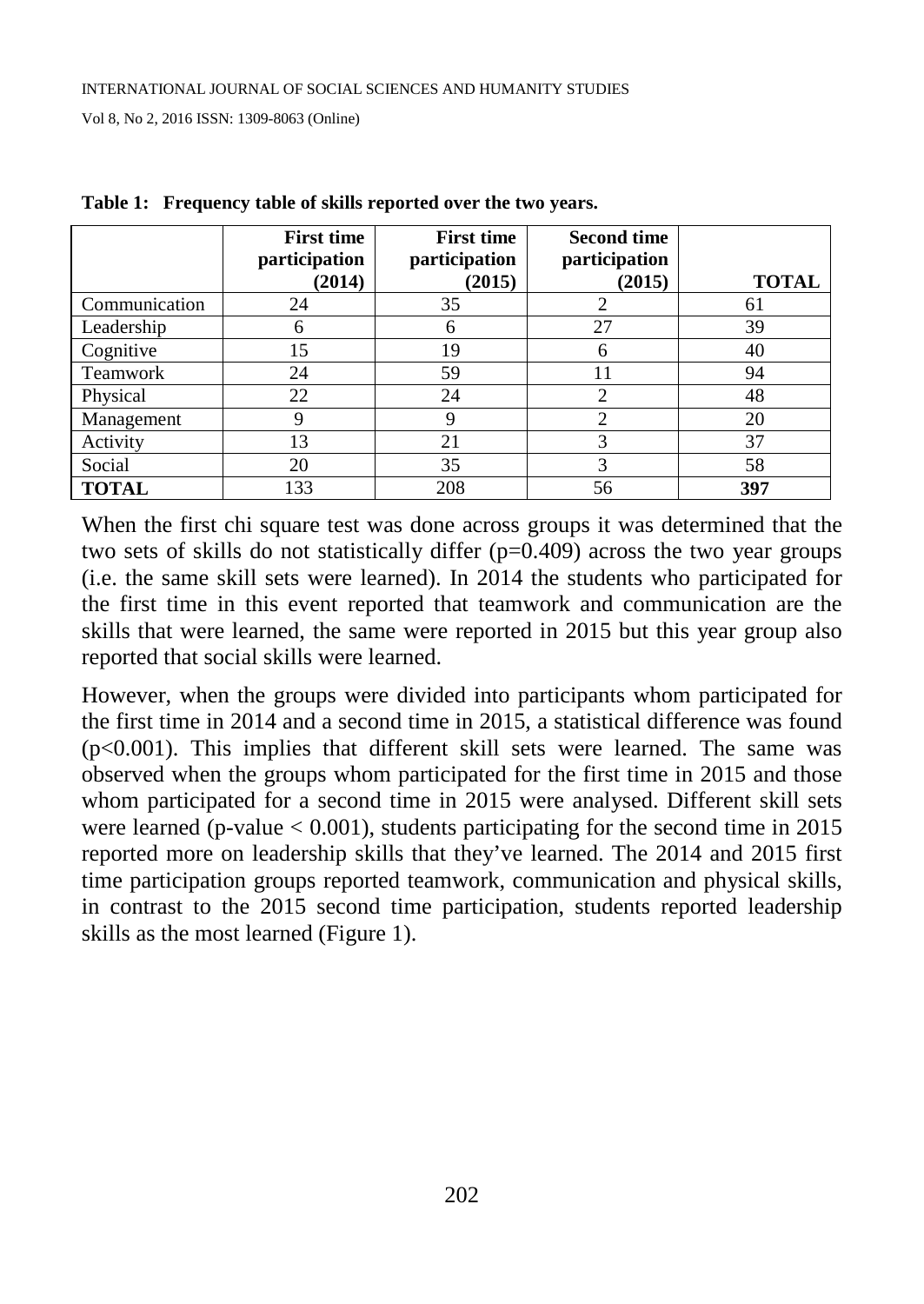



## **5. DISCUSSION**

During the Ama-zing race the researchers found that participating a second time may have led to a different set of skills acquired than the set of skills learned during the first time participation. Leadership was one of the skills that was stressed significantly by students as the most improved skill when participating for a second time. Winston, Miller, Ender, and Grites (1984) defined studentoriented peer leadership as helping other students accomplish goals or solve problems. This definition concurs with the outcome of leadership set by this event. However, the definition of peer leadership was more clearly defined by Baker (2015) as influence over another person of equal status and abilities. The abilities identified by Baker (2015) include (i) Assistance, (ii) Participation and (iii) Presence. This concurred with the qualitative student responses captured during analyses to identify the skills used, where they reported that their leadership skills have improved as they were able to assist others more in completing a task as well as motivate them to participate in all the activities while in the past it was a challenge to get everyone involved.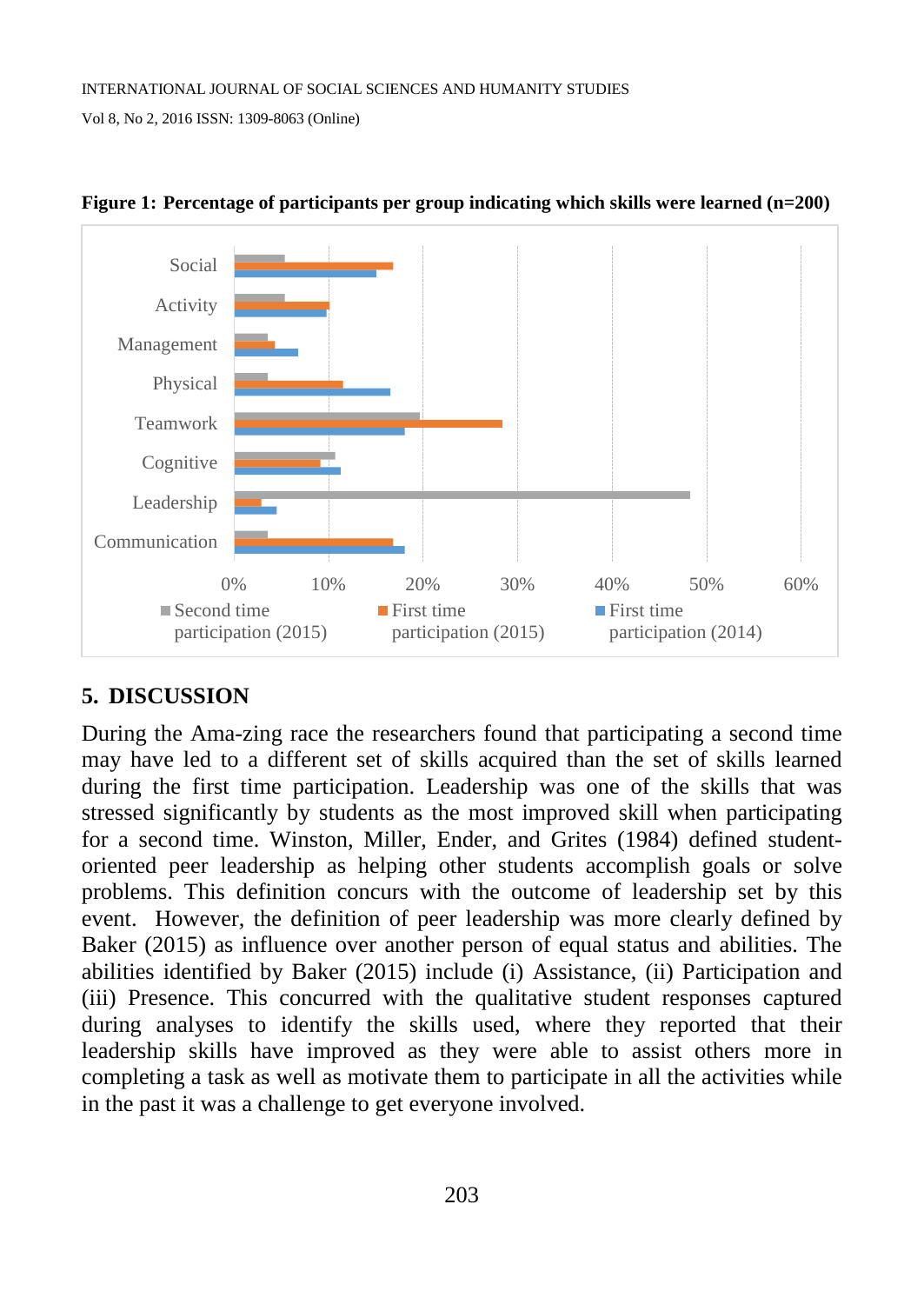Another reason for the increased perception of leadership skills gained by the students participating for a second time could be that they realised the significance of this aspect in the race and that a leader needs to give direction and guidance to a group to achieve a goal (Robles, 2012). Paisley, Furman, Sibthorp, and Gookin (2008) reasoned that leadership is defined in an outdoor education setting as taking responsibility and initiative in the decision-making roles in a small group. Seeing that students participated for a second time they are older and more mature, were exposed to more team-related activities inside and outside of classrooms. Paisley et al. (2008) also indicated that mastering a specific skill may improve acquiring other skills, which can be the case with students participating for a second time.

Students whom participated for the first time, reported that communication, teamwork and social skills were the skills most learned. All of these skills appear repeatedly in the literature as crucial for both success in higher education and subsequent employment (Bennett, 2004; Prichard, Stratford, & Bizo, 2006b; Wang, MacCann, Zhuang, Liu, & Roberts, 2009) Communication skills are regarded as speaking and listening proficiency as well as presentation skills. Communication in its various forms plays a very important role in a team, members need to communicate to answer the questions, solve the clues and complete the activities, but this also relate to teamwork in the workplace (Robles, 2012). When applied to group work effective communication would improve group work skills that are likely to increase students' enjoyment, positive attitudes, satisfaction and academic achievement during higher education (Prichard et al., 2006a). These group work skills are also high in demand when entering the workplace (Bennett, 2002).

Teamwork was also reported by students who participated for the first time in 2014 and 2015 as part of the learned set of skills. This was something that is beneficial, as mentioned earlier effective teamwork enhances learning experience, which means that these students at the beginning of their higher education degree will benefit more with the class activities that often include group work. Furthermore, these skills such as teamwork and communication are also crucial skills identified as  $21<sup>st</sup>$  century learning skills in higher education, which becomes important for success of graduates in the  $21<sup>st</sup>$  century (Germaine et al., 2016)

Students also reported on social skills as being a skill that they learned especially in 2015, but also only among students participating for the first time. Even though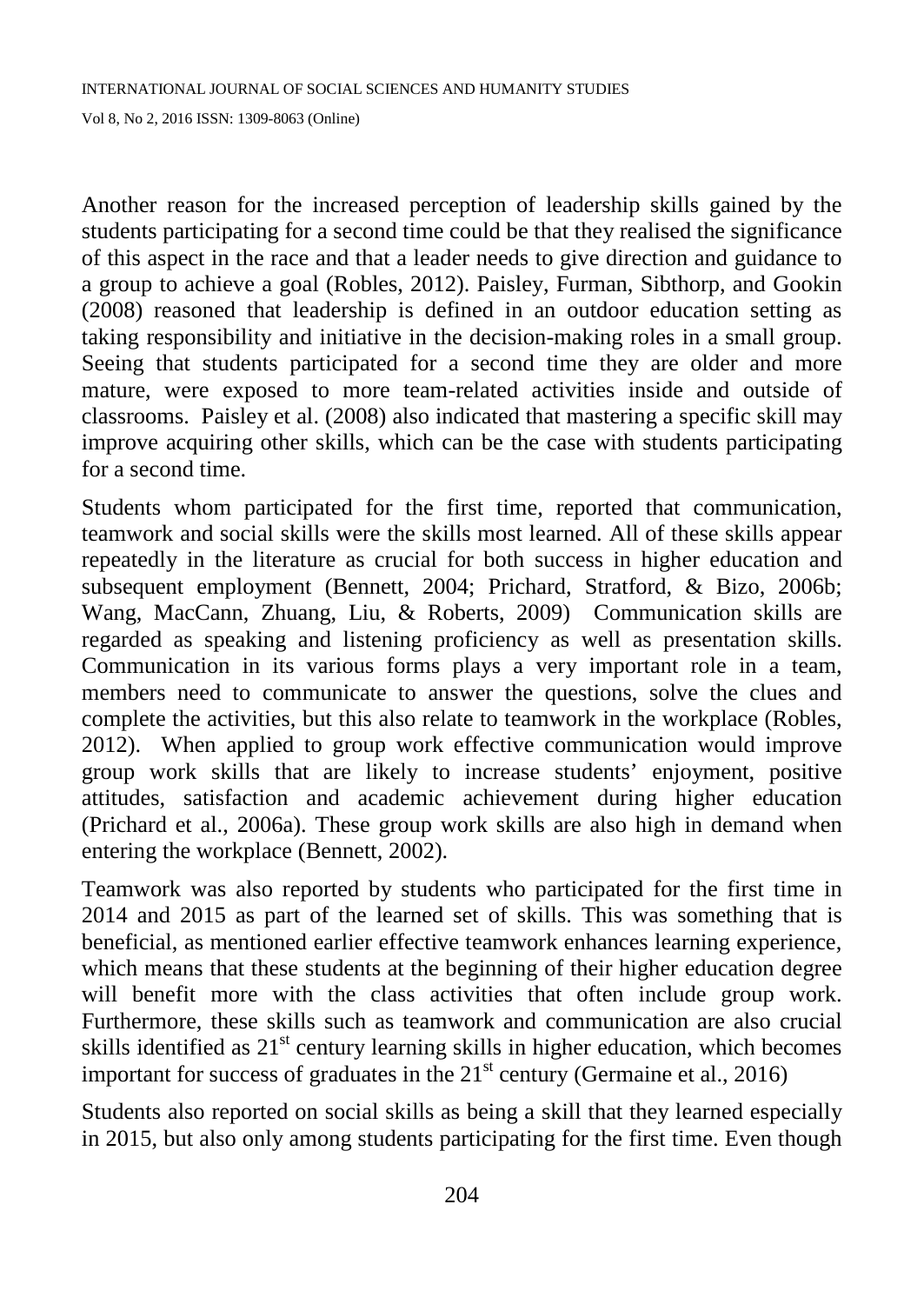social skills were not one of the outcomes set out by the Adventure Education the value of such a skill is recognised by the researchers and is something that will be paid more attention to in furture.

Social skills are defined as the skills, behaviours, and characteristics that enable an individual to successfully engage with others (Savitz-Romer, Rowan-Kenyon, & Fancsali, 2015). These skills include communication skills but also refer to being accepted as part of the community (Savitz-Romer et al., 2015). Some of the qualitative data showed that it was an important skill learned by some of the students as they reported on being accepted by a team and being able to have fun with team members they do not normally engage with in class was something that they found to be a valuable skill as part of their social development.

Physical activity and activity specific skills or motor skills were also higher for first time participants even though it is not as high as the other skills acquired. This could be due to the fact that students participating for the first time did not know what to expect and activities like running and agility skills were not expected to be required.

## **6. CONCLUSION**

The participants in 2014 were all first time participants regardless of their year of study, the same skills were reported by those participating for the first time in 2015. This shows that when participating in an activity like this for the first time there is a steep learning curve regardless of our experience. Once you have mastered some of the technical skills as well as become more familiar with the process and flow of the activities, other skills that need more improvement can be honed. Leadership is one such a skill that proved to have been more prominent in students participating for a second time. However, even though this established learning of peer leadership abilities provides a broad field of leadership behaviour necessary to influence others; it does not provide insight into specific leader actions and behaviours. This is something that can be investigated in detail in future research in the development of an Adventure Education activity to enhance peer leadership.

The second time participation also showed that the skills learned the second time around are skills that come with maturity and in the face of confidence about what is expected. With this in mind, it could be that the race may need to be adapted to include some other outcomes or increase the difficulty level in order to reach that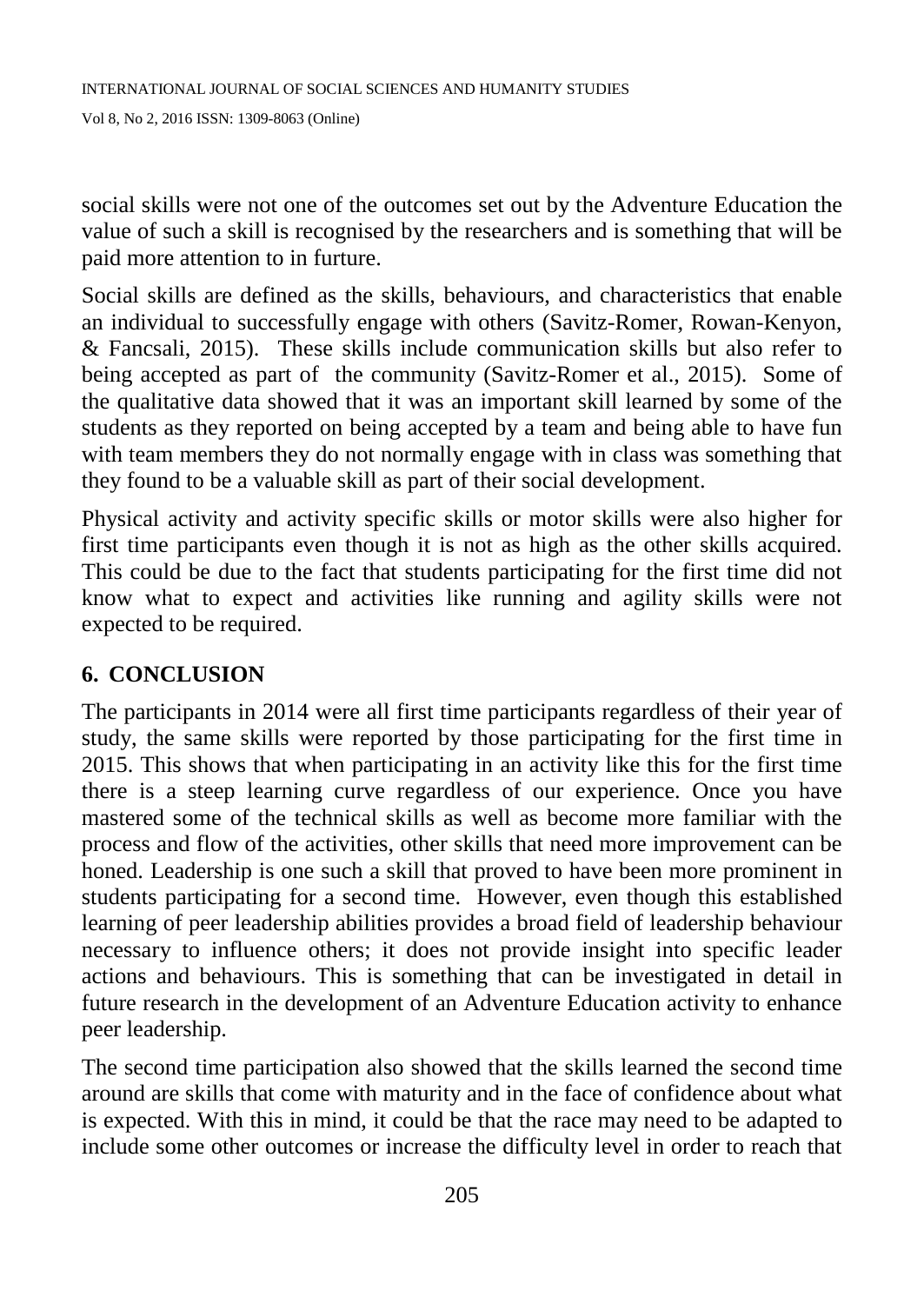outcome so that the second time participants can also be challenged on more than one level. As a result of the requirements of the modern workplace, universities need to develop students with soft skills as well as hard skills, this may ensure career success. Through a structured outdoor learning opportunity these much needed soft skills could be effectively developed.

### **REFERENCES**

Baker, J. P. (2015). Peer Leadership on the College Campus--Competencies and Skills for Success. *International Journal of Leadership and Change, 3*(1), 6.

Bennett, R. (2002). Employers' Demands for Personal Transferable Skills in Graduates: a content analysis of 1000 job advertisements and an associated empirical study. *Journal of Vocational Education and training, 54*(4), 457-476.

Bennett, S. (2004). Supporting collaborative project teams using computer-based technologies. *Online collaborative learning: Theory and practice*, 1-27.

Chang, M.-M. (2005). Applying self-regulated learning strategies in a web-based instuction - An investigation of motivation perception, computer assisted language learning. *Computer Assisted Language Learning, 18*(3), 217-230. doi:10.1080/09588220500178939

Collins, R. H., Sibthorp, J., & Gookin, J. (2016). Developing Ill-Structured Problem-Solving Skills Through Wilderness Education. *Journal of Experiential Education, 39*(2), 179-195.

Cooley, S. J. (2015). *Developing groupwork through outdoor adventure education: a systematic evaluation of learning and transfer in higher education.* University of Birmingham.

Cooley, S. J., Burns, V. E., & Cumming, J. (2015). The role of outdoor adventure education in facilitating groupwork in higher education. *Higher Education, 69*(4), 567-582.

D'Eloia, M. H., & Fulthorp, K. (2016). Preparing for the Profession: Practitioner Perceptions of College Student Preparedness for Entry-Level, Full-Time Employment in Municipal Recreation Agencies. *Schole, 31*(1).

Ewert, A. W., & Sibthorp, J. (2014). *Outdoor adventure education: Foundations, theory, and research*: Human Kinetics.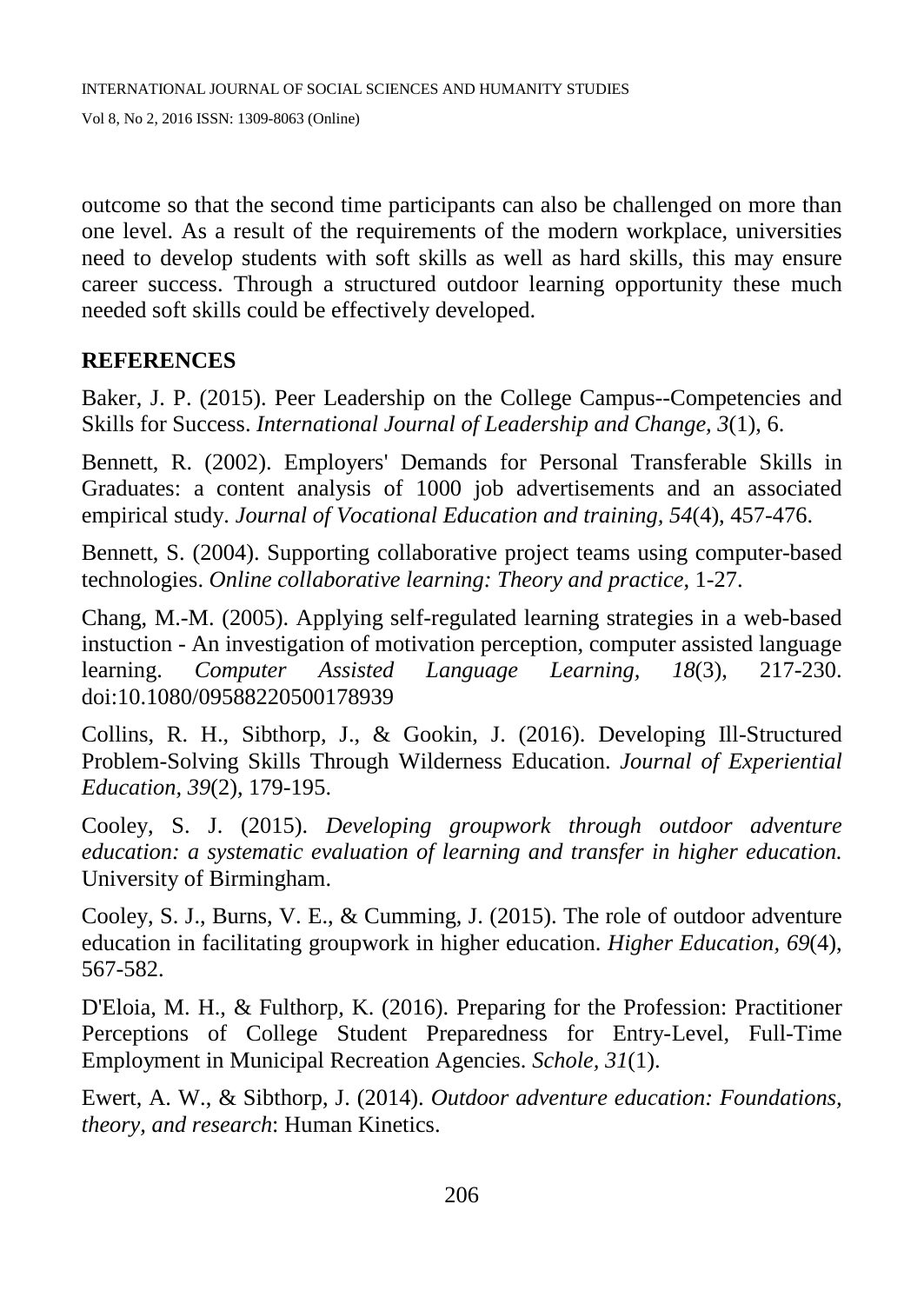Germaine, R., Richards, J., Koeller, M., & Schubert-Irastorza, C. (2016). Purposeful Use of 21st Century Skills in Higher Education. *Publication of National University*, 19.

Leech, N., & Onwuegbuzie, A. (2009). A typology of mixed methods research designs. *Quality & Quantity, 43*(2), 265-275. doi:10.1007/s11135-007-9105-3

McEvoy, G. M., & Buller, P. F. (1990). Five uneasy pieces in the training evaluation puzzle. *Training & Development Journal, 44*(8), 39-43.

Paisley, K., Furman, N., Sibthorp, J., & Gookin, J. (2008). Student learning in outdoor education: A case study from the National Outdoor Leadership School. *Journal of Experiential Education, 30*(3), 201-222.

Prichard, J. S., Bizo, L. A., & Stratford, R. J. (2006a). The educational impact of team‐skills training: Preparing students to work in groups. *British Journal of Educational Psychology, 76*(1), 119-140.

Prichard, J. S., Stratford, R. J., & Bizo, L. A. (2006b). Team-skills training enhances collaborative learning. *Learning and Instruction, 16*(3), 256-265.

Robles, M. M. (2012). Executive perceptions of the top 10 soft skills needed in today's workplace. *Business Communication Quarterly, 75*(4), 453-465.

Roos, S., J, Van den Berg, L., Lennox, A., & Els, B. (2016). Campus Amazing Race as teaching tool: Sport student's perceptions of skills developed and applied. *International Journal of Management and Applied Science, 2*(3), 48-53.

Savitz-Romer, M., Rowan-Kenyon, H. T., & Fancsali, C. (2015). Social, Emotional, and Affective Skills for College and Career Success. *Change: The Magazine of Higher Learning, 47*(5), 18-27.

SRSA. (2012). *National Sport and Recreation Plan*. South-Africa.

Wang, L., MacCann, C., Zhuang, X., Liu, O. L., & Roberts, R. D. (2009). Assessing teamwork and collaboration in high school students A multimethod Approach. *Canadian Journal of School Psychology, 24*(2), 108-124.

Winston, R., Miller, T., Ender, S., & Grites, T. (1984). Developmental academic advising: Addressing students' educational, career, and personal needs. *San Francisco: JosseyBass*.